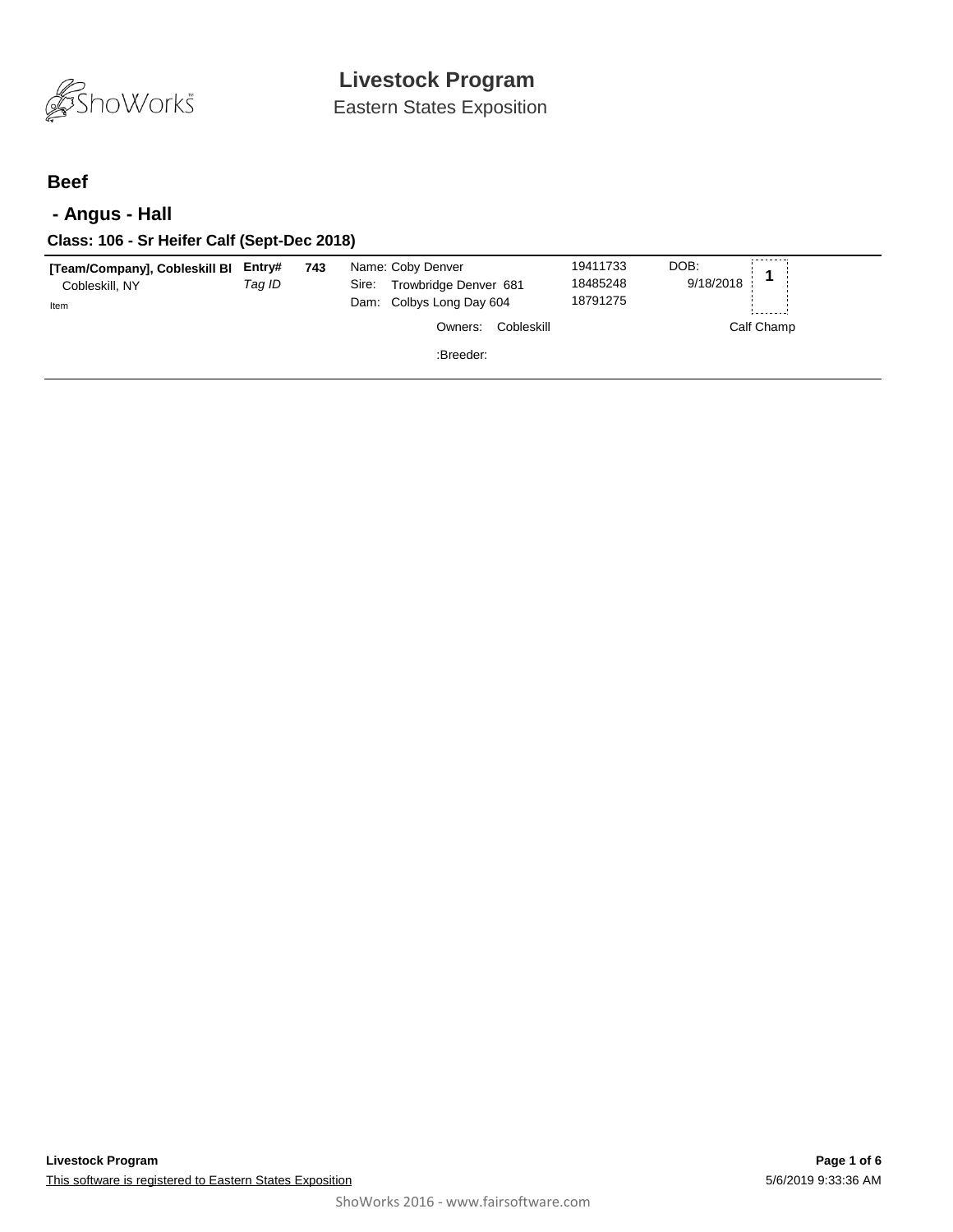

### Eastern States Exposition

#### **Class: 109 - Summer Yearling (May-Aug 2018)**

| Burke, Brittani - 889 | Entry# | 719 | Name: Cherry Knoll          |          | DOB:     | --------- |
|-----------------------|--------|-----|-----------------------------|----------|----------|-----------|
| South Windsor, CT     | Tag ID |     | Colburn Primo 5153<br>Sire: | 18217480 | 5/1/2018 |           |
| Item                  |        |     | Dam: Forever Lady           |          |          |           |
|                       |        |     | Burke, Brittani<br>Owners:  |          |          |           |
|                       |        |     | :Breeder:                   |          |          |           |
|                       |        |     |                             |          |          |           |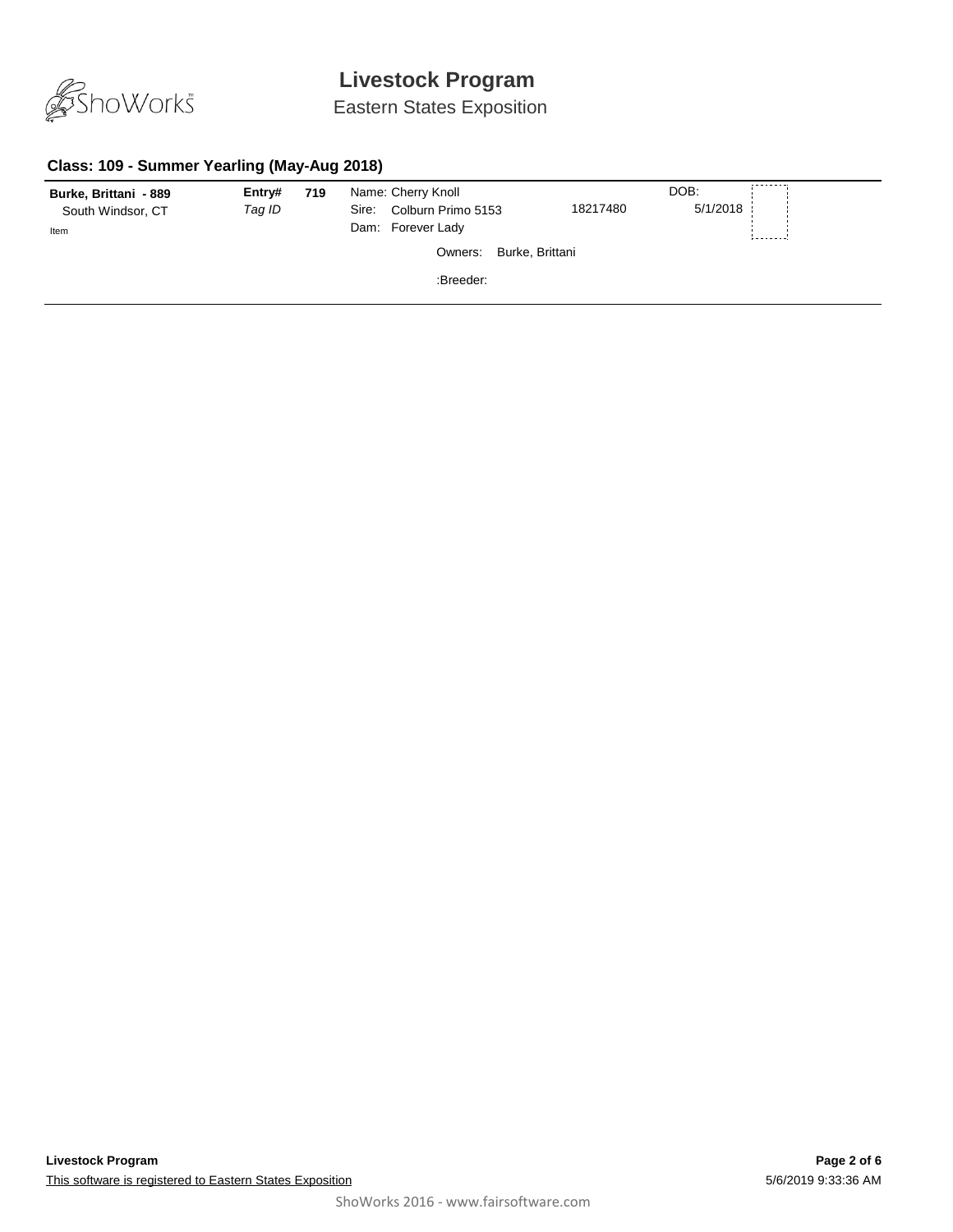

Eastern States Exposition

#### **Class: 112 - Spring Yearling (Mar-Apr 2018) 630 Luckman, Elizabeth - 90254**

| Luckman, Elizabeth - 90254<br>Barker, NY<br>Item      | Entry#<br>Tag ID | 630         | Name: Mattocks Miss Queen Bee<br>Colburn Primo 5153<br>Sire:<br>Mattocks Miss Betty Would<br>Dam: | 19367374<br>18217480<br>18831700 | DOB:<br>4/17/2018 | 3                     |
|-------------------------------------------------------|------------------|-------------|---------------------------------------------------------------------------------------------------|----------------------------------|-------------------|-----------------------|
|                                                       |                  |             | Owners:                                                                                           | Luckman, Elizabeth               |                   |                       |
|                                                       |                  |             | :Breeder:                                                                                         | Adam & Beth Mattocks             |                   |                       |
| Oatley, Caroline - 3416<br>West Greenwich, RI<br>Item | Entry#<br>Tag ID | 332<br>4087 | Name: PCSC Showin Style 13F<br>Silveiras Style 9303<br>Sire:<br>PCSC Show Stopper 12D<br>Dam:     | 19217987<br>16427563<br>18764944 | DOB:<br>4/1/2018  |                       |
|                                                       |                  |             | Oatley, Caroline<br>Owners:                                                                       |                                  |                   | Int & Res Grand Champ |
|                                                       |                  |             | Matt Thurston<br>:Breeder:                                                                        |                                  |                   |                       |
| Burke, Brittani - 889<br>South Windsor, CT<br>Item    | Entry#<br>Tag ID | 725         | Name: PF Miss Style of 414<br>Silveiras Style 9303<br>Sire:<br>J&J Queen 414<br>Dam:              | 19193442<br>16427563<br>14694435 | DOB:<br>3/4/2018  | 2                     |
|                                                       |                  |             | Burke, Brittani<br>Owners:                                                                        |                                  |                   | Res Int Champ         |
|                                                       |                  |             | <b>Price Farms</b><br>:Breeder:                                                                   |                                  |                   |                       |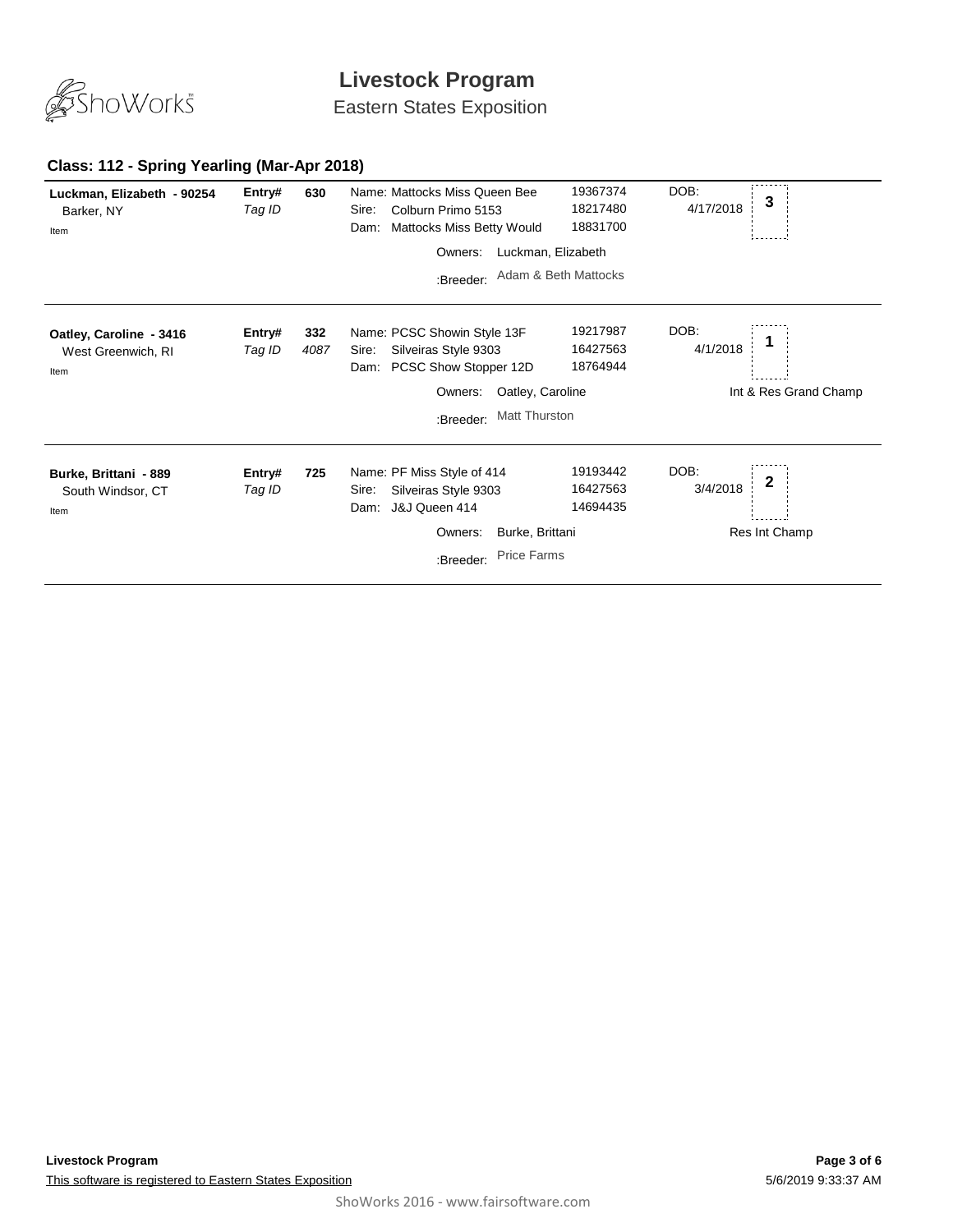

Eastern States Exposition

### **Class: 115 - Jr Yearling (Jan-Feb 2018)**

| Burke, Brittani - 889<br>South Windsor, CT<br>Item | Entry#<br>Tag ID | 727 | Name: PF Miss Primo of 414<br>Colburn Primo 5153<br>Sire:<br>J&J Queen 414<br>Dam: | 19190660<br>18217480<br>14694435 | DOB:<br>2/17/2018 |              |
|----------------------------------------------------|------------------|-----|------------------------------------------------------------------------------------|----------------------------------|-------------------|--------------|
|                                                    |                  |     | Burke, Brittani<br>Owners:                                                         |                                  |                   |              |
|                                                    |                  |     | <b>Price Farms</b><br>:Breeder:                                                    |                                  |                   |              |
|                                                    |                  |     |                                                                                    |                                  |                   |              |
| Burke, Brittani - 889                              | Entry#           | 729 | Name: BRF Miss Essence                                                             |                                  | DOB:<br>1/16/2018 | $\mathbf{2}$ |
| South Windsor, CT<br>Item                          | Tag ID           |     | Classic Hot Shot<br>Sire:<br>Lakeview Miss Essence 102<br>Dam:                     | 17541348<br>17301531             |                   |              |
|                                                    |                  |     | Burke, Brittani<br>Owners:                                                         |                                  |                   |              |
|                                                    |                  |     | <b>Brittani Burke</b><br>:Breeder:                                                 |                                  |                   |              |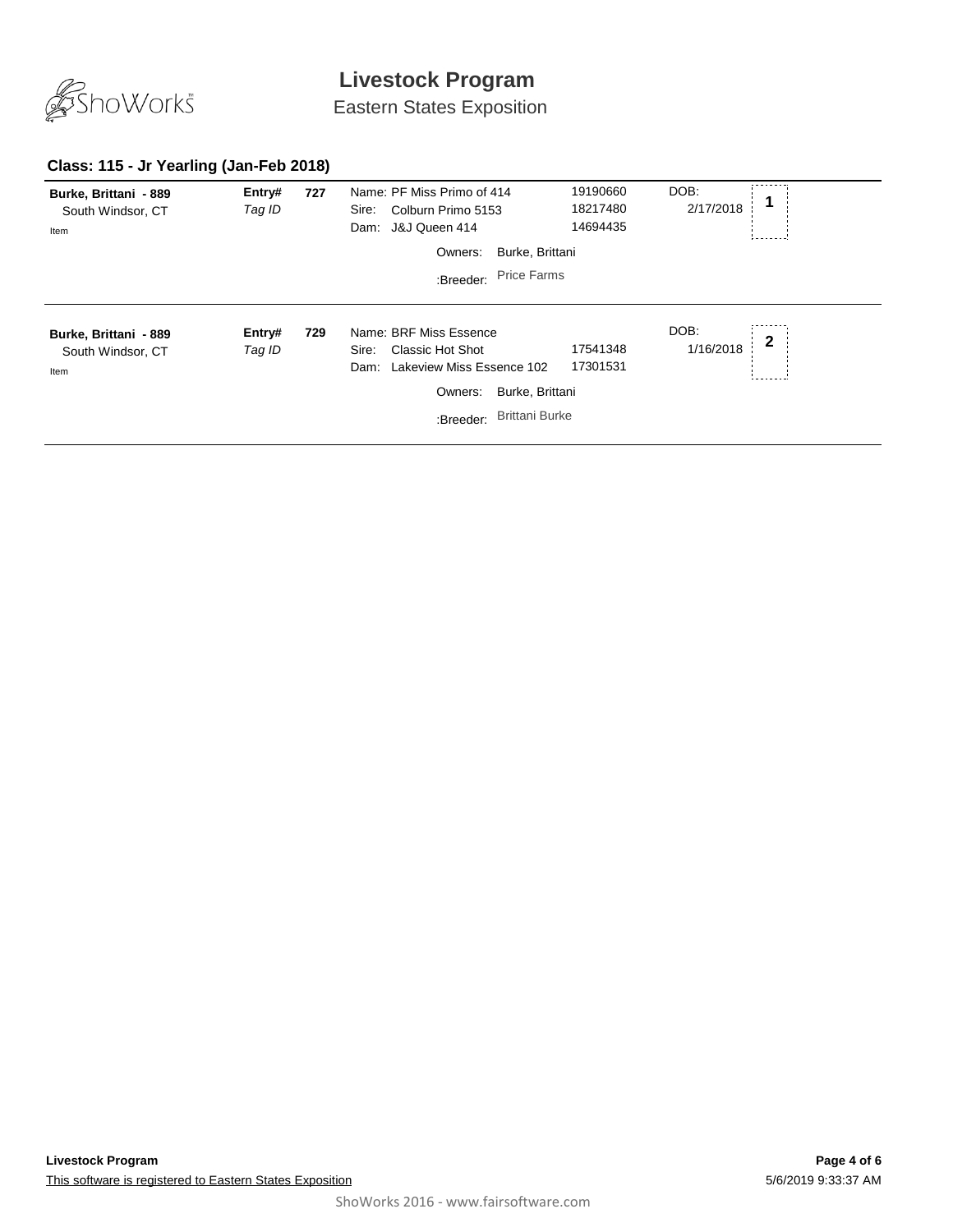

Eastern States Exposition

#### **Class: 116 - Sr Yearling (Sept-Dec 2017)**

| Berkheimer, Karli M - 90124<br>Mechanicsburg, PA<br>Item | Entry#<br>Tag ID | 781 | Name: BK Anita 53<br>Silveiras Style 9303<br>Sire:<br>WLC Anita J217<br>Dam:                             | 19188488<br>16427563<br>17543364                                             | DOB:<br>12/30/2017                |
|----------------------------------------------------------|------------------|-----|----------------------------------------------------------------------------------------------------------|------------------------------------------------------------------------------|-----------------------------------|
|                                                          |                  |     | Owners:                                                                                                  | Berkheimer, Karli                                                            | Sr. Grand & Res Supreme           |
|                                                          |                  |     | :Breeder:                                                                                                | Karli Berkheimer                                                             |                                   |
| Burke, Brittani - 889<br>South Windsor, CT<br>Item       | Entry#<br>Tag ID | 723 | Name: Sankey Queen 723<br>Thomas Top Hand 0536<br>Sire:<br>J&J Queen 762<br>Dam:<br>Owners:<br>:Breeder: | 19042424<br>16860273<br>15858562<br>Burke, Brittani<br>Cody & Lindsay Sankey | DOB:<br>$\mathbf 2$<br>10/23/2017 |